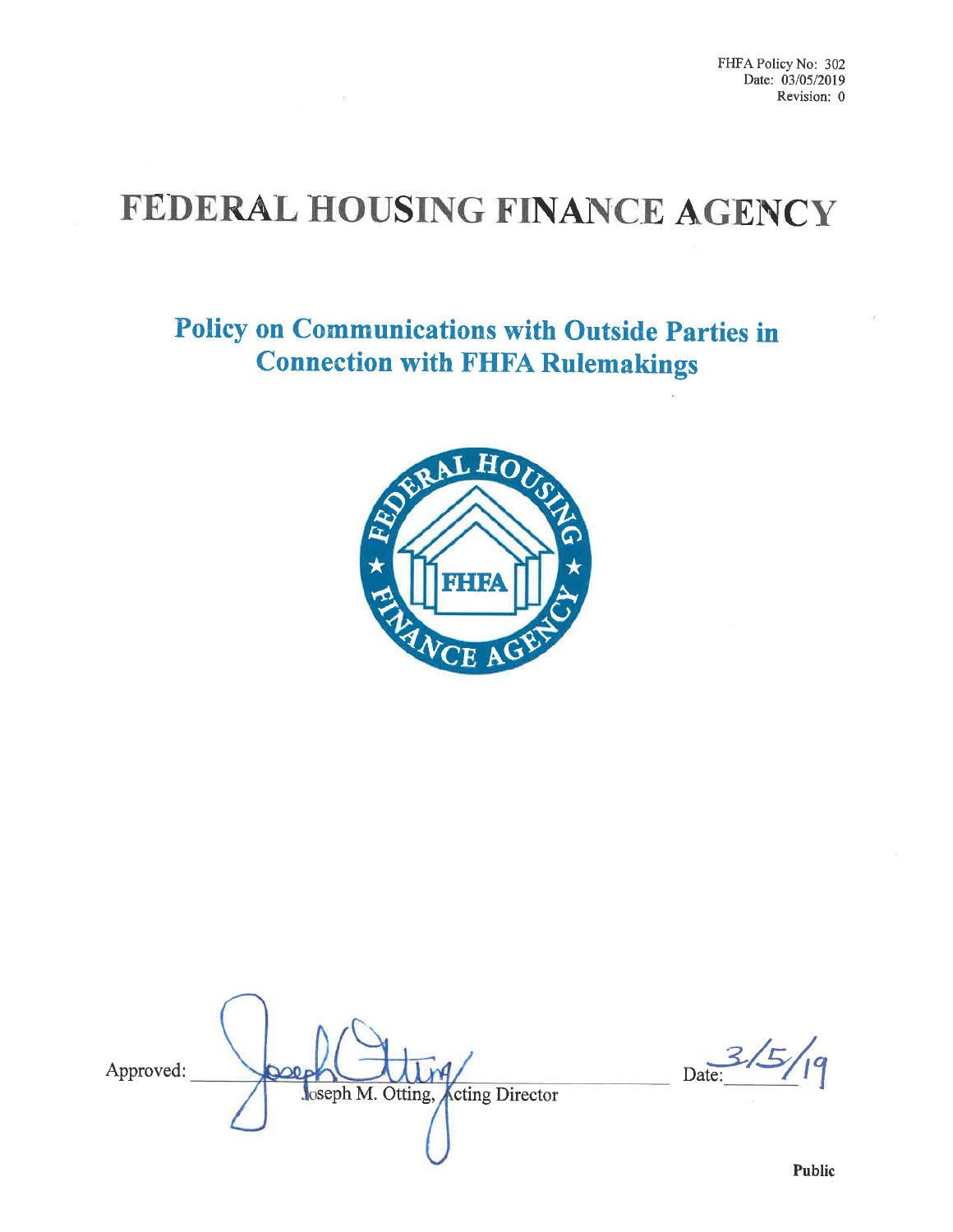# FHFA Policy on Communications with Outside Parties in Connection with FHFA Rulemakings

## Table of Contents

| <b>Table of Contents</b> |    |  |  |
|--------------------------|----|--|--|
| L                        |    |  |  |
| П.                       |    |  |  |
| HL.                      |    |  |  |
| IV.                      |    |  |  |
|                          | A. |  |  |
|                          | B. |  |  |
|                          |    |  |  |
|                          | D. |  |  |
|                          | Е. |  |  |
| V.                       |    |  |  |
| VI.                      |    |  |  |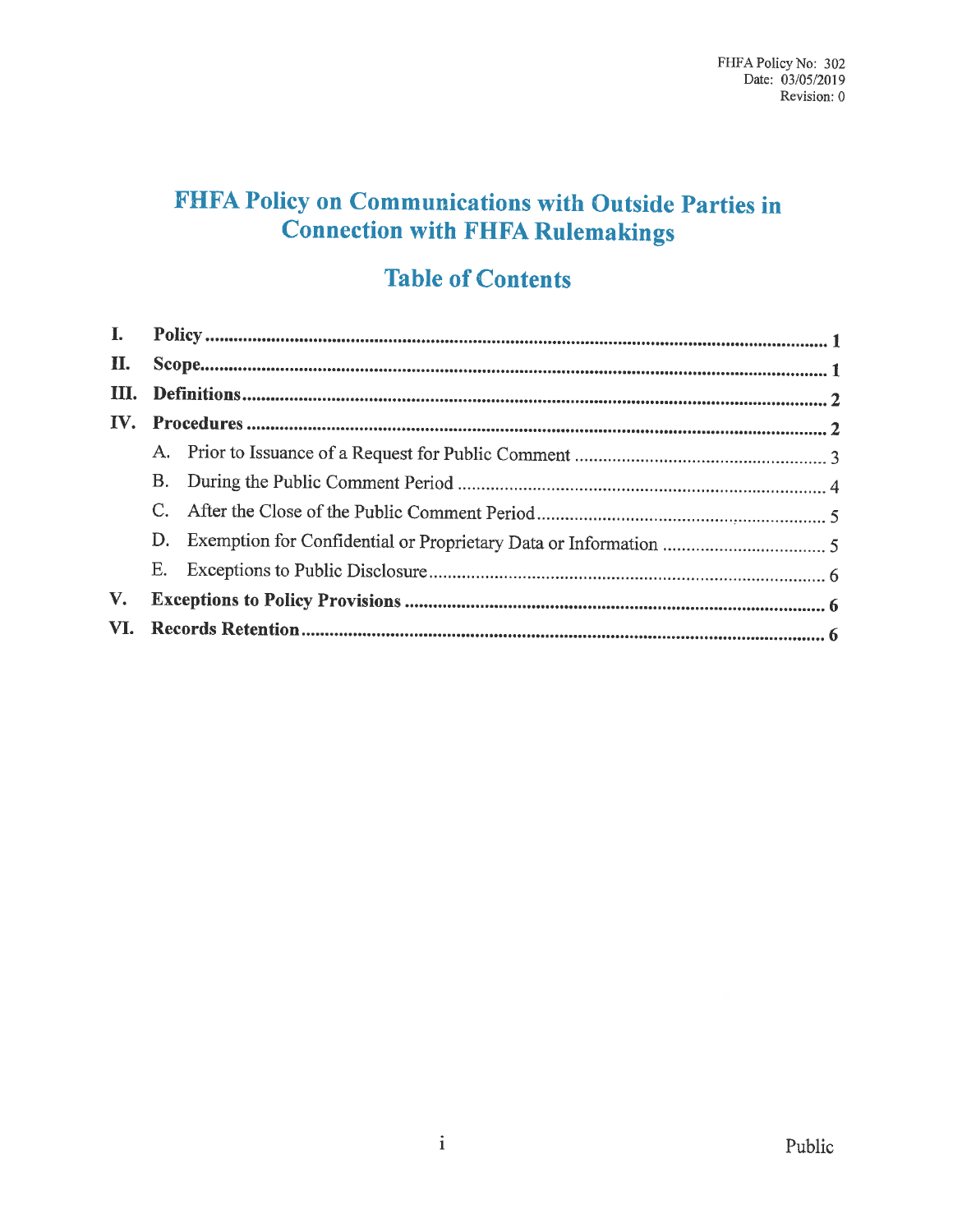# I. Policy

This document sets forth the Policy of the Federal Housing Finance Agency (FHFA or Agency) governing the manner in which written and oral communications made to FHFA personnel by persons or organizations outside FHFA, including the entities regulated by FHFA, are to be managed in connection with FHFA mlemaking proceedings conducted in accordance with section 553 of the Administrative Procedure Act (5 USC 553). The purpose of this Policy is to provide for open development of FHFA's regulations and to encourage public, open, and transparent participation in the rulemaking process absent any legal limitations.

### II. Scope

The Policy covers written and oral communications from outside parties that provide data, information, issues, or positions to FHFA that are directed to the merits or outcome of an FHFA rulemaking proceeding.'

The Policy *does not* cover the following:

- (i) Statements by outside parties made in a public meeting, hearing, conference, or similar event, or public medium such as a newspaper, magazine, or social media;
- (ii) Inquiries from outside parties to FHFA limited to the status or timing, or compliance with APA requirements, of an FHFA rulemaking;
- (iii) Communications from outside parties that occur as part of FHFA's regular supervisory, monitoring, research, conservatorship, or other statutory responsibilities, where such communications are only incidentally relevant to, and not intended to influence the merits or outcome of, an FHFA rulemaking;
- (iv) Communications from outside parties that are part of FHFA's contracting process (including meetings with outside parties for the purpose of conducting market research, and exchanges or negotiations with vendors);
- (v) Communications with outside parties to FHFA in connection with a policy matter that is not being considered for, or as part of, an FHFA rulemaking; or
- (vi) Communications from federal or State government representatives. Members of Congress, or congressional staff to FHFA.

<sup>&#</sup>x27; These communications are referred to as "ex parte communications."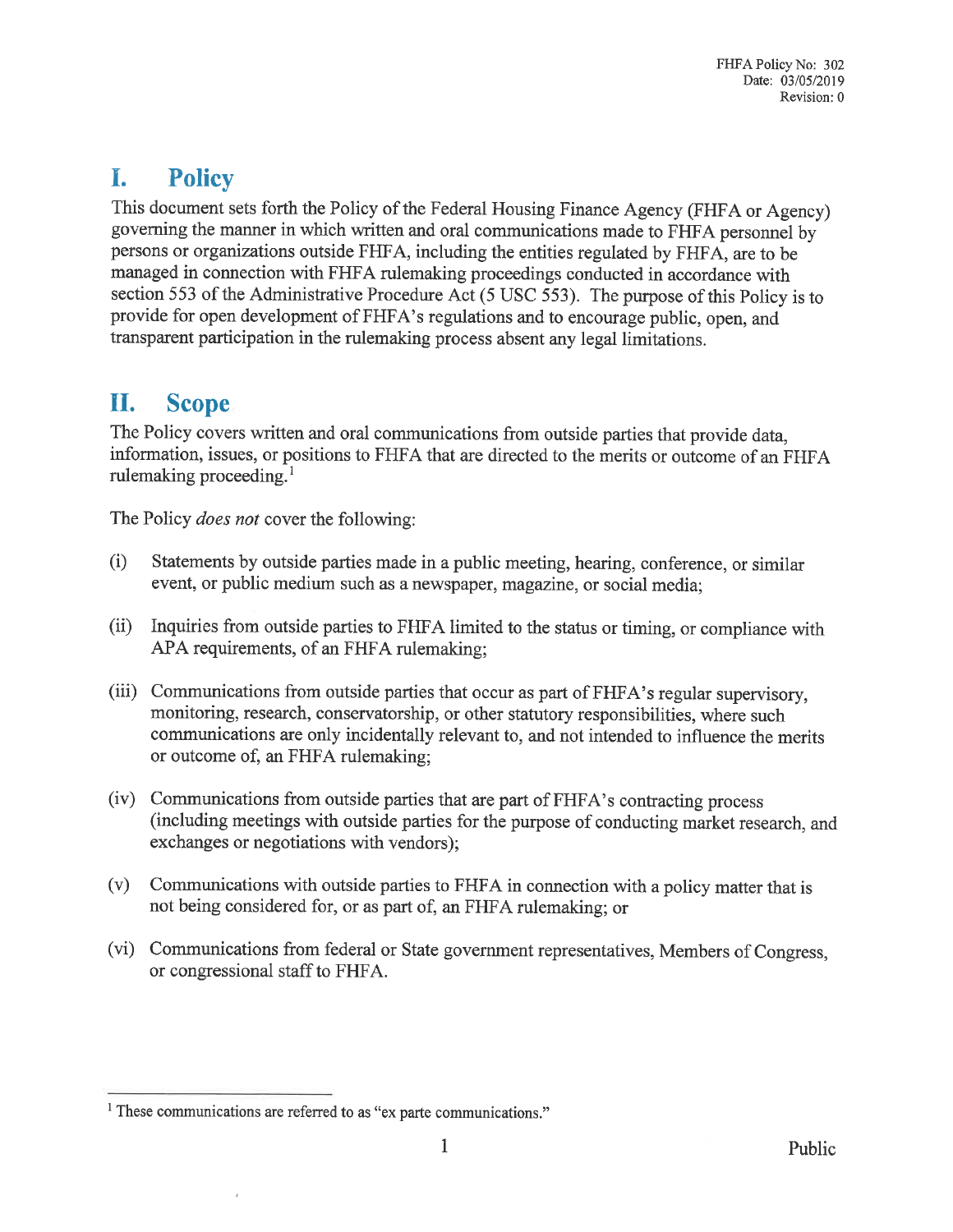## III. Definitions

For purposes of this Policy, the following definitions apply

ANPR means Advance Notice of Proposed Rulemaking.

APA means the Administrative Procedure Act (5 USC 553).

FHFA personnel means any employee, detailee, or contractor personnel of FHFA who is, or may reasonably be expected to be, involved in developing an FHFA rulemaking.2

FOIA means the Freedom of Information Act (5 USC 552).

IFR means Interim Final Rule.

Meeting means a face-to-face discussion, telephone call or conference, videoconference, FHFAinitiated webinar, or FHFA-initiated roundtable, whether in an individual or a group setting.

NPR means Notice of Proposed Rulemaking.

OGC means FHFA's Office of General Counsel.

Outside party means a regulated entity, or other person or organization outside FHFA.

Regulated entity means Fannie Mae, Freddie Mac, a Federal Home Loan Bank, or, for purposes of this Policy, the Federal Home Loan Bank System's Office of Finance.

# IV. Procedures

FHFA personnel may contact outside parties when data or information would be helpful in developing an FHFA regulation. FHFA personnel are also receptive to written and oral communications from outside parties affected by or interested in an FHFA rulemaking. However, nothing said by FHFA personnel during meetings with outside parties on an FHFA rulemaking shall be construed as binding on, or as a final decision by, the FHFA Director or other FHFA personnel.

FHFA's Policy with respect to submission and public disclosure of written and oral communications from outside parties that are directed to the merits or outcome of an FHFA rulemaking proceeding is detailed below

<sup>&</sup>lt;sup>2</sup> FHFA contractor personnel may be involved in a non-policymaking role, such as project management, in connection with an FHFA rulemaking.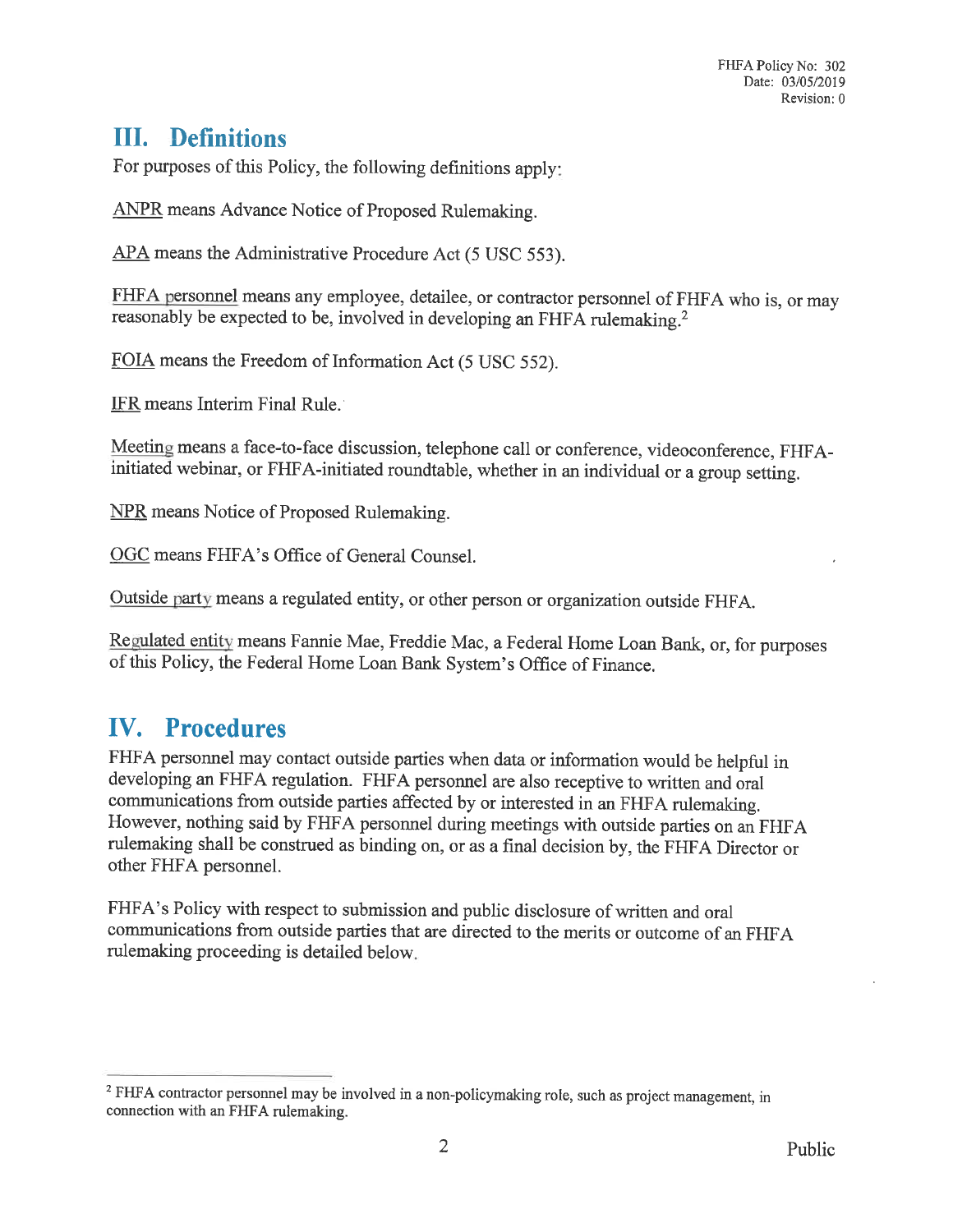### A. Prior to Issuance of a Request for Public Comment

This section applies to communications from outside parties on a matter that is being considered for a future FHFA rulemaking that are received by FHFA personnel (1) before issuance of an ANPR, or (2) before issuance of an NPR or IFR where no ANPR has been issued.

#### 1. Written Communications

#### a. Submissions

An outside party that wishes to submit a written communication to FHFA may submit the communication to RegComments@fhfa.gov or by contacting individual FHFA personnel.

#### b. Public Disclosure

A written communication from an outside party received prior to issuance of an FHFA rulemaking, or shown or given to FHFA personnel at a meeting, will generally not be disclosed to the public, except that it may be releasable under FOIA. If FHFA subsequently issues an NPR or IFR with respect to the matter, the written communication may be summarized in the NPR or IFR document if necessary in the Agency's determination to provide a complete statement of the basis of the NPR or IFR. The outside party is encouraged to submit a public comment letter on the NPR or IFR for inclusion in the public rulemaking docket, as provided under Section B. below.

#### 2. Oral Communications

a. Meetings

An outside party that wishes to discuss a matter with FHFA personnel that is being considered for a future FHFA mlemaking may contact FHFA to request a meeting. FHFA will determine in its discretion whether to hold the meeting with the outside party.

#### b. Public Disclosure

Discussions in a meeting with FHFA personnel on a matter that is being considered for a future FHFA rulemaking will generally not be disclosed to the public, except that written records relating to them, if any, may be releasable under FOIA. If FHFA subsequently issues an NPR or IFR with respect to the matter, the discussions may be summarized in the NPR or IFR document if necessary in the Agency's determination to provide a complete statement of the basis of the NPR or IFR. The outside party is encouraged to submit a public comment letter on the NPR or IFR for inclusion in the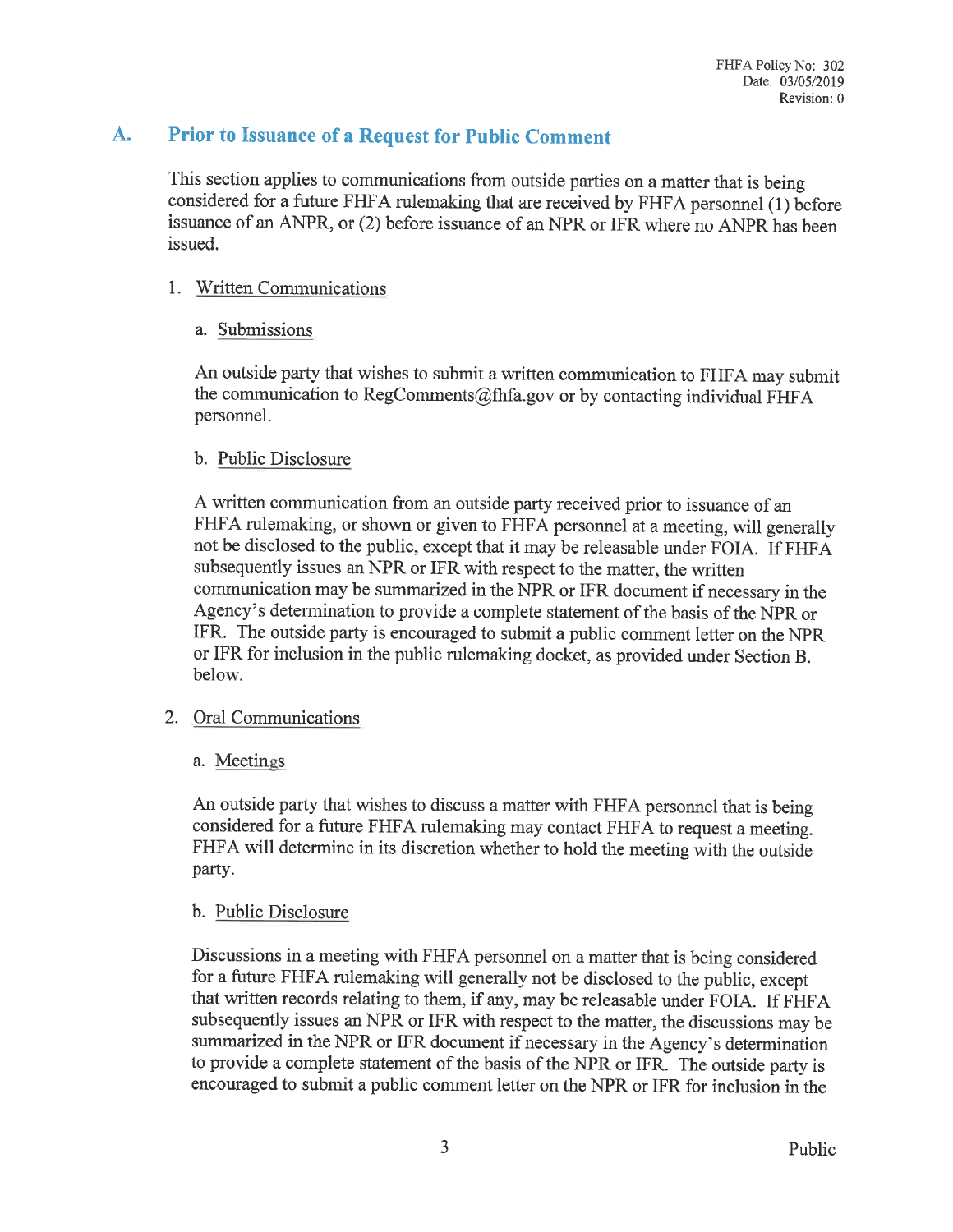public rulemaking docket, as provided under Section B. below. The meeting does not substitute for submitting a public comment letter.

#### B. During the Public Comment Period

This section applies to communications received by FHFA from outside parties during the public comment period on an ANPR, NPR, or IFR.

#### 1. Written Communications

#### a. Submissions

The primary means for an outside party to communicate its views to FHFA during the public comment period should be through submission of a public comment letter to FHFA pursuant to the instructions set forth in the ANPR, NPR, or IFR document.

#### b. Public Disclosure

A written communication from an outside party received by FHFA during the public comment period in the form of a public comment letter, or shown or given to FHFA personnel at a meeting, will be timely filed by FHFA in the public rulemaking docket.

#### 2. Oral Communications

#### a. Meetings

FHFA may initiate meetings in its discretion with outside parties during the public comment period to discuss the ANPR, NPR or IFR. An outside party that wishes to discuss the ANPR, NPR, or IFR with FHFA personnel during the public comment period may contact FHFA to request a meeting. A request for a meeting should not substitute for submission of a public comment letter by the outside party. FHFA will determine in its discretion whether to hold a meeting with the outside party

#### b. Public Disclosure

For meetings between FHFA personnel and outside parties during the public comment period on the ANPR, NPR or IFR, FHFA personnel will prepare a summary of the meeting discussions in a memorandum, or have prepared such other record of the meeting discussions, as determined by FHFA. The summary memorandum or other meeting record will be timely filed by FHFA in the public rulemaking docket. The summary memorandum or other meeting record will contain the names of all persons who attended or otherwise participated in the meeting, $<sup>3</sup>$  the organizations</sup>

<sup>&</sup>lt;sup>3</sup> An exception would be where outside parties are able to join an FHFA-initiated webinar without identifying themselves.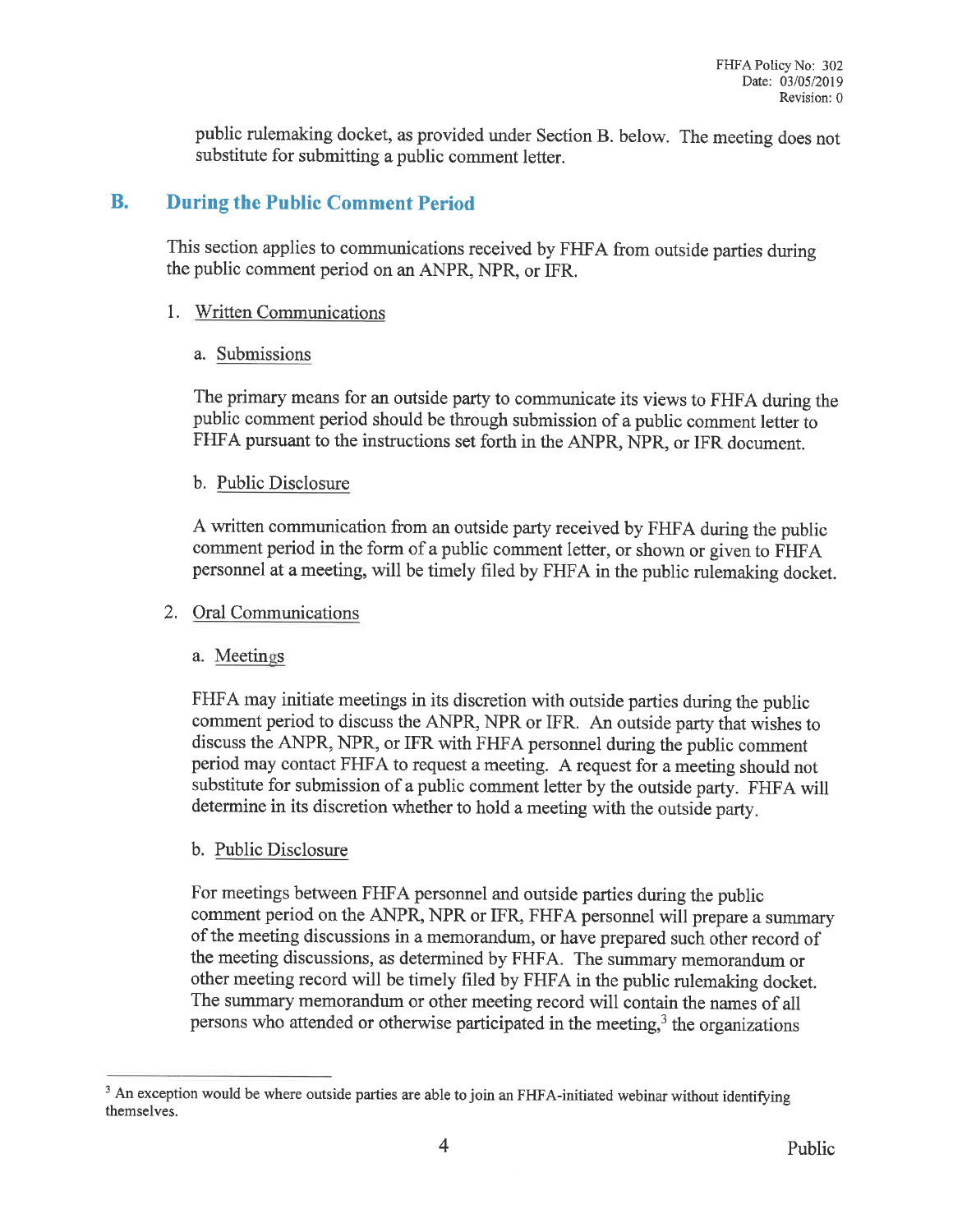represented by such persons as applicable, the date and place of the meeting, and a summary of data, information, and positions and issues presented.

### C. After the Close of the Public Comment Period

This section applies to communications received by FHFA from outside parties after the close of the public comment period (1) on an ANPR and before issuance of an NPR or IFR, or (2) on an NPR or IFR and before issuance of a Final Rule.

#### 1. Written Communications

FHFA will determine, in accordance with APA requirements, whether to file in the public rulemaking docket a public comment letter, or a written communication shown or given by an outside party to FHFA personnel at a meeting, on the ANPR, NPR, or IFR that is received after the close of the public comment period.

#### 2. Oral Communications

#### a. Meetings

FHFA may initiate meetings in its discretion with outside parties after the close of the public comment period to discuss the ANPR, NPR, or IFR. An outside party that wishes to discuss the ANPR, NPR, or IFR with FHFA personnel after the close of the public comment period may contact FHFA to request a meeting. FHFA will determine in its discretion whether to hold a meeting with the outside party.

#### b. Public Disclosure

For meetings between FHFA personnel and outside parties on the ANPR, NPR, or IFR after the close of the public comment period, FHFA personnel will prepare a summary of the meeting discussions in a memorandum, or have prepared such other record of the meeting discussions, as determined by FHFA. The summary memorandum or other meeting record will be timely filed by FHFA in the public rulemaking docket. The summary memorandum or other meeting record will contain the names of all persons who attended or otherwise participated in the meeting, 4 the organizations represented by such persons as applicable, the date and place of the meeting, and a summary of data, information and positions and issues presented.

### D. Exemption for Confidential or Proprietary Data or Information

If an outside party submits a written communication to FHFA in connection with an FHFA rulemaking during any of the periods described above that requests that the document or any portion thereof be withheld from the public rulemaking docket on the basis that it contains trade secrets, or financial, confidential or proprietary data or

<sup>4</sup> See footnote 3.